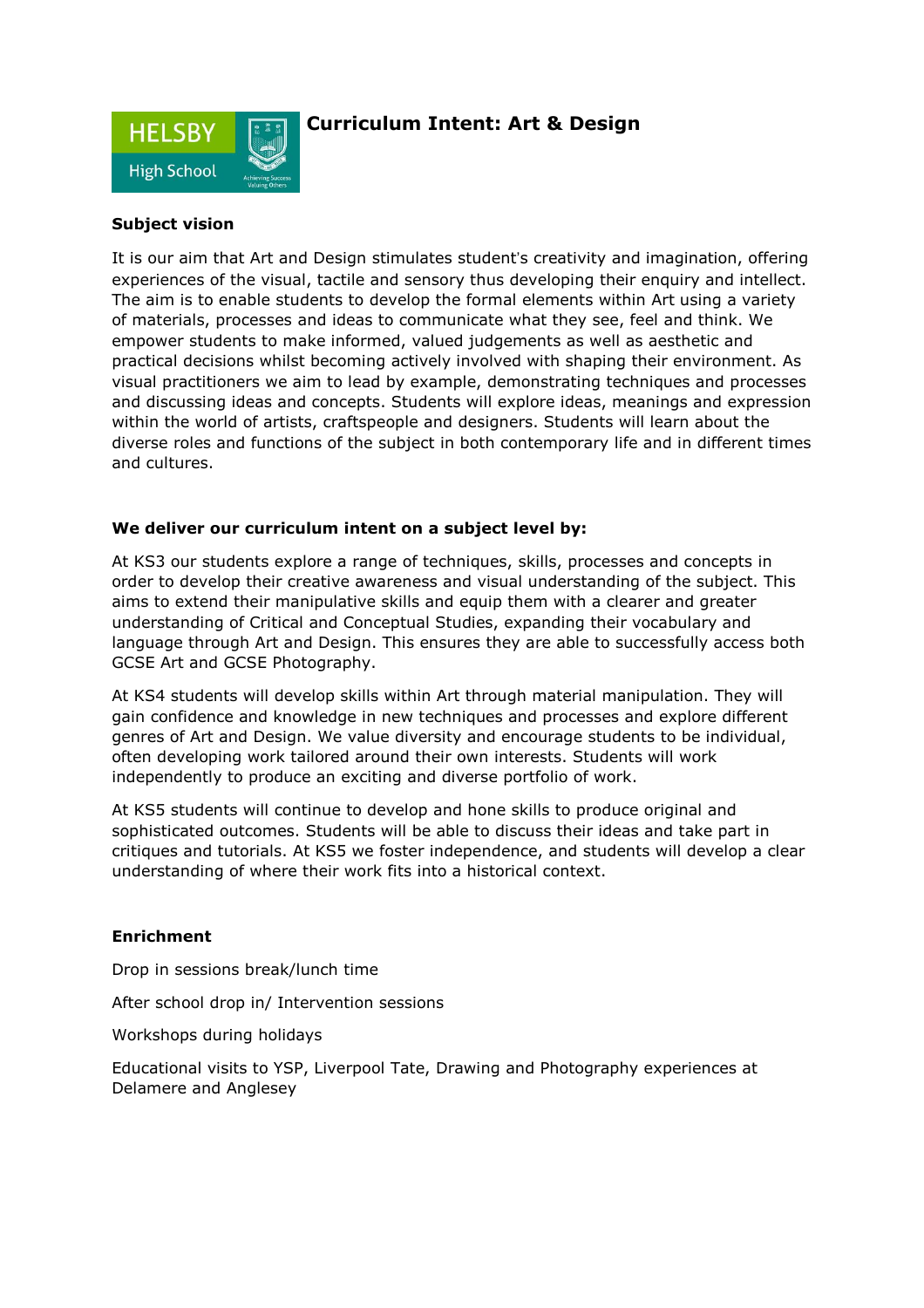In *Art and Design*, students '**Achieve success**' by:

| Encouraging high aspiration and a<br>love of learning | Students in all key stages are challenged to<br>$\bullet$<br>reflect on their own targets and how to<br>improve their work.<br>Lessons are always practical and have five<br>$\bullet$<br>parts to ensure a good basic knowledge and<br>understanding whilst enthusing the<br>students.<br>Teacher modeling inspires students and<br>$\bullet$<br>shares best practice through practical<br>demonstrations.<br>Use of resources in season inspire and<br>$\bullet$<br>fosters a lot of the subject.<br>Students learn from others' work and that<br>$\bullet$<br>of artist's work.<br>Art workshops with KS4/5 maximise<br>$\bullet$<br>potential and promote independent<br>learning. |
|-------------------------------------------------------|----------------------------------------------------------------------------------------------------------------------------------------------------------------------------------------------------------------------------------------------------------------------------------------------------------------------------------------------------------------------------------------------------------------------------------------------------------------------------------------------------------------------------------------------------------------------------------------------------------------------------------------------------------------------------------------|
| Maximising progress and potential                     | Students enjoy lessons that are tailored to<br>$\bullet$<br>their abilities and interests developing her<br>and skills and therefore are more open<br>about how to further their progress.<br>Students experience a variety of feedback<br>$\bullet$<br>techniques to identify their potential and<br>then cover areas where further progress<br>can be made.<br>Encourage and share one another's works,<br>$\bullet$<br>ideas and opinions fostering good practice.                                                                                                                                                                                                                  |
| Providing rewarding learning<br>experiences           | Students experience trips and educational<br>$\bullet$<br>visits including young artists in Tuscany,<br>Yorkshire sculpture park, and Liverpool Tate<br>gallery.<br>The students learn about multi-cultural,<br>historical and contemporary contexts of<br>work and the works of western and non-<br>western arts and artists.<br>Students in all key stages experience<br>$\bullet$<br>making a finished project in a variety of<br>materials and techniques.<br>Immersive art experiences all key stages<br>$\bullet$<br>allow students to learn in new and exciting<br>ways.                                                                                                        |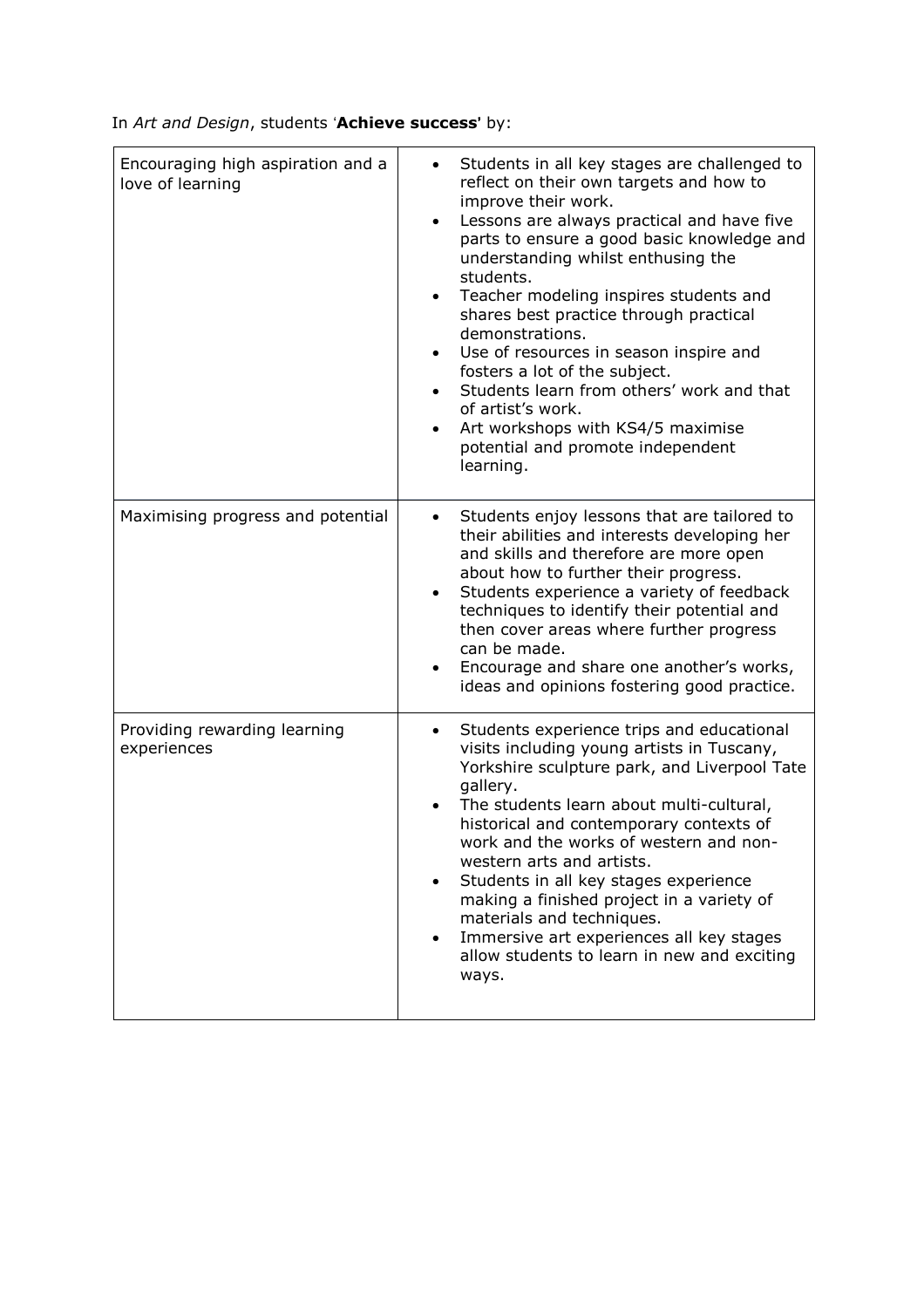| Offering diverse opportunities                 | The curriculum at all key stages give<br>students the opportunity to experience<br>work made by people and groups and<br>diverse cultures and backgrounds.<br>Students see work that actively challenges<br>prejudices and encourages open-<br>mindedness and understanding.<br>At KS4 and KS5, students make work which<br>is important social and political messages.<br>The department monitors who is accessing<br>the opportunities we offer to ensure we are<br>making such opportunities inclusive and<br>accessible for all students.<br>• Year 9 are offered an exclusive opportunity<br>to be part of a photography club preparing<br>them for GCSE level photography. |
|------------------------------------------------|----------------------------------------------------------------------------------------------------------------------------------------------------------------------------------------------------------------------------------------------------------------------------------------------------------------------------------------------------------------------------------------------------------------------------------------------------------------------------------------------------------------------------------------------------------------------------------------------------------------------------------------------------------------------------------|
| Recognising and celebrating all<br>achievement | Students understand of our rewards policy<br>$\bullet$<br>within the department and have access to<br>the rewards display board to see who is<br>receiving the artist of the lesson.<br>Students also receive recognition via Sims<br>(whole school reward system) and are keen<br>to receive a '5' as recognition of their<br>achievement in lessons.<br>Good quality student work displays,<br>exhibitions and private viewings, plus<br>school events such as open evenings help<br>celebrate the achievement of all students.                                                                                                                                                |

# In *Art and Design*, students '**Value Others**' by:

| Contributing to a safe school<br>environment | • The 'no negatives' rule helps promote<br>respect of themselves, their work and each<br>other.<br>• Students respect and value the space in<br>which they are working and the materials<br>they use, and they use these materials<br>safely. |
|----------------------------------------------|-----------------------------------------------------------------------------------------------------------------------------------------------------------------------------------------------------------------------------------------------|
| Showing tolerance, respect and<br>fairness   | • Students listen to others and experience<br>different viewpoints and perspectives.<br>Teachers and students actively promote<br>$\bullet$<br>positive working environments.                                                                 |